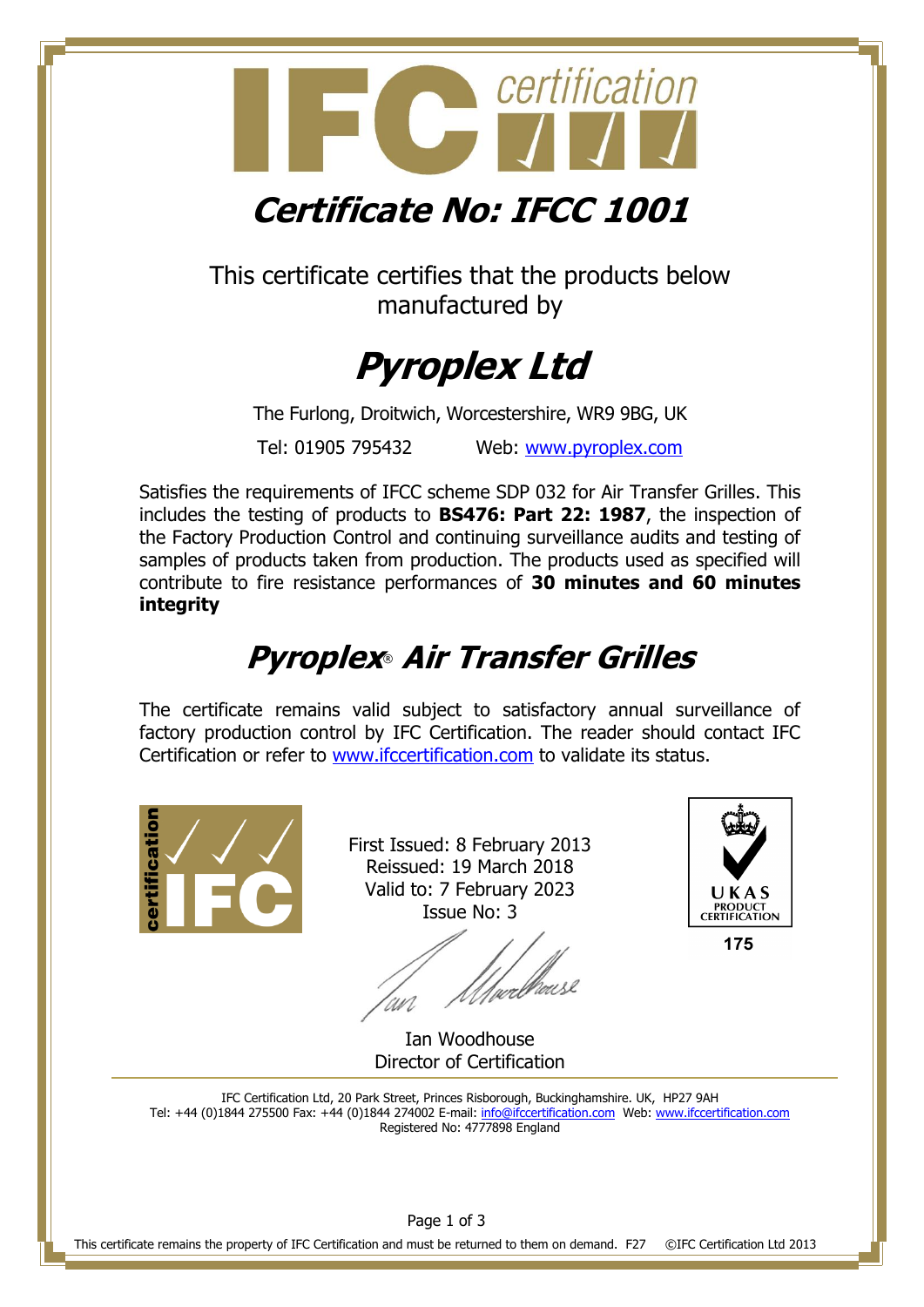

## **Pyroplex® Air Transfer Grilles**

-

The grilles comprise a range of intumescent grilles designed to be fitted in fire resisting separating elements and to allow free movement of air at ambient conditions but to close in the event of a fire to maintain the integrity of the separating element. Pyroplex Air Transfer Grilles should not be fitted on doors which are required for smoke sealing compliance.

A range of grille sizes can be produced from two modules of size 150mm by 150mm and 225mm by 112mm each 40mm thick.

The frames are of 0.65mm thick Zintec mild steel with Zintec clips. The faceplates are constructed from 1.0mm thick powder coated Zintec mild steel.

#### **Grille reference and size**

| Part No. | Dimensions [mm] | <b>Fire Resistance</b> | Free Air Flow         |
|----------|-----------------|------------------------|-----------------------|
| ATG 1500 | 150 x 150 x 40  | 30 min and 60 min      | $153$ cm <sup>2</sup> |
| ATG 1503 | 150 x 300 x 40  | 30 min and 60 min      | $307 \text{ cm}^2$    |
| ATG 1300 | 300 x 300 x 40  | 30 min and 60 min      | $614 \text{ cm}^2$    |
| ATG 2251 | 112 x 225 x 40  | 30 min and 60 min      | 161 $\text{cm}^2$     |
| ATG 2250 | 225 x 225 x 40  | 30 min and 60 min      | 323 $cm2$             |

#### **Faceplate reference**

| Part No. | Compatible with grille | <b>Free Air Flow</b>  |
|----------|------------------------|-----------------------|
| FP 1500  | ATG 1500               | $150 \text{ cm}^2$    |
| FP 1503  | ATG 1503               | 295 $cm2$             |
| FP 1300  | ATG 1300               | 593 $cm2$             |
| FP 2251  | ATG 2251               | $159$ cm <sup>2</sup> |
| FP 2250  | ATG 2250               | 320 $cm2$             |

### **Refer to Pyroplex technical datasheet for further information**

This certificate remains the property of IFC Certification and must be returned to them on demand. F27 ©IFC Certification Ltd 2013